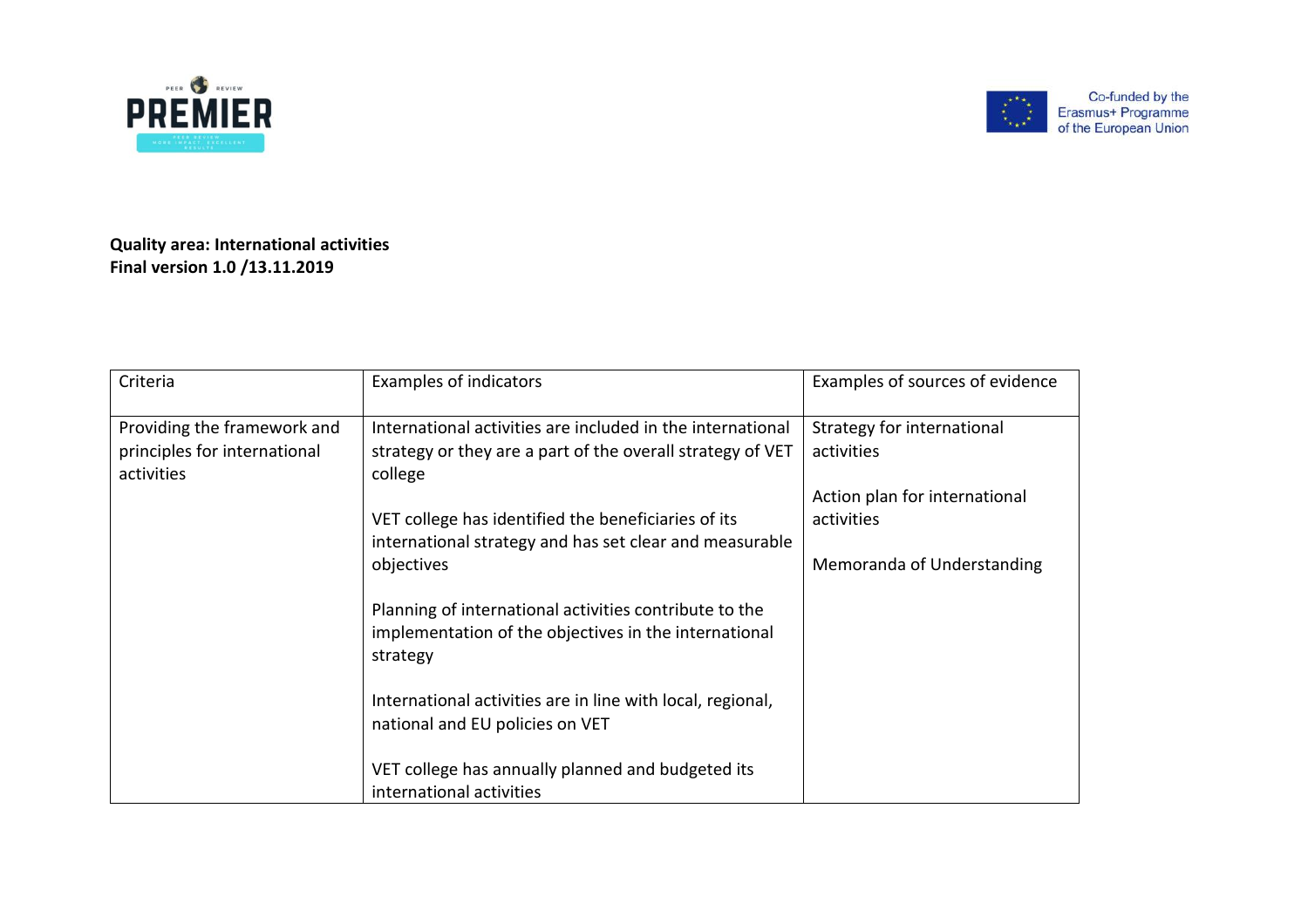



|                | Financial planning takes into consideration both<br>internal and external financing                                         |                                          |
|----------------|-----------------------------------------------------------------------------------------------------------------------------|------------------------------------------|
|                | Sustainable development goals are considered in all the<br>phases of international activities                               |                                          |
|                | Partnerships for international activities are based on<br>the strategic objectives                                          |                                          |
| Involvement    | The VET college management on all levels is committed<br>to international activities                                        |                                          |
|                | All relevant parties participate in planning, evaluation<br>and updating of international activities                        |                                          |
|                | VET college uses and values the international<br>competence of staff and students in developing<br>international activities |                                          |
| Implementation | VET college has defined procedures and quality<br>management for international activities                                   | VET College guidelines for<br>mobilities |
|                | VET college has defined tasks and roles of the staff and<br>students related to the international activities                | <b>ECVET and Erasmus+ guidelines</b>     |
|                | VET college has methods to encourage international<br>activities                                                            | Safety plan                              |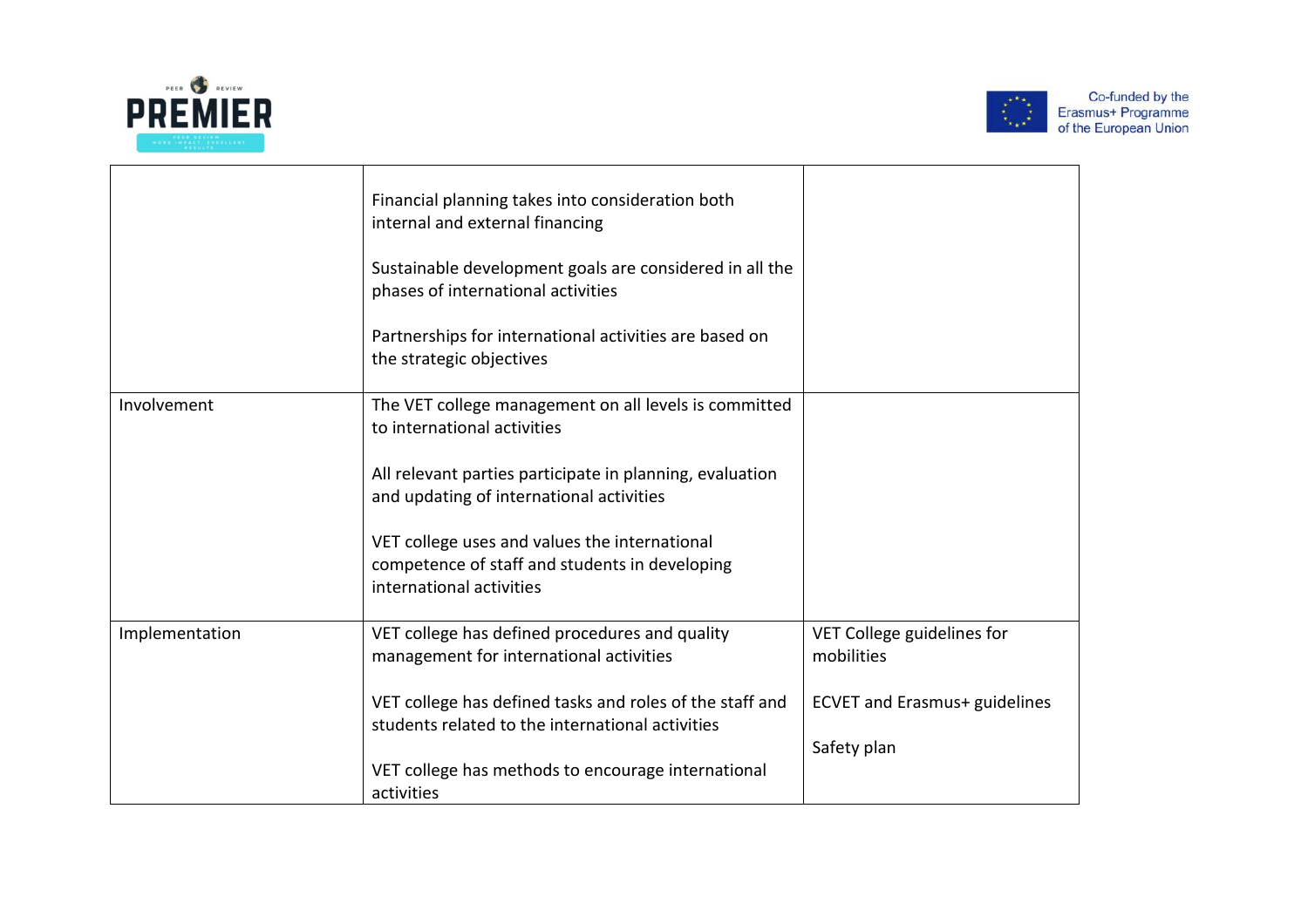



| Information and                              | Communication on international activities is planned                           |                 |
|----------------------------------------------|--------------------------------------------------------------------------------|-----------------|
| communication on<br>international activities |                                                                                |                 |
|                                              | Staff and students and other stakeholders are informed                         |                 |
|                                              | about participation opportunities in VET college's                             |                 |
|                                              | international activities                                                       |                 |
|                                              | International activities offer equal opportunities for                         |                 |
|                                              | students and staff to participate                                              |                 |
|                                              |                                                                                |                 |
|                                              | The process for participation is transparent and clear                         |                 |
|                                              |                                                                                |                 |
|                                              | Communication plan is comprehensive and includes all<br>the various activities |                 |
|                                              |                                                                                |                 |
|                                              |                                                                                |                 |
| <b>Evaluation of international</b>           | Evaluation of international activities is based on the                         | Evaluation plan |
| activities                                   | strategic goals in the international strategy                                  |                 |
|                                              |                                                                                |                 |
|                                              | Evaluation is done on the regular basis                                        |                 |
| Monitoring and improving                     | VET college collects "lessons learned" and uses them                           |                 |
| international activities                     | for further development                                                        |                 |
|                                              |                                                                                |                 |